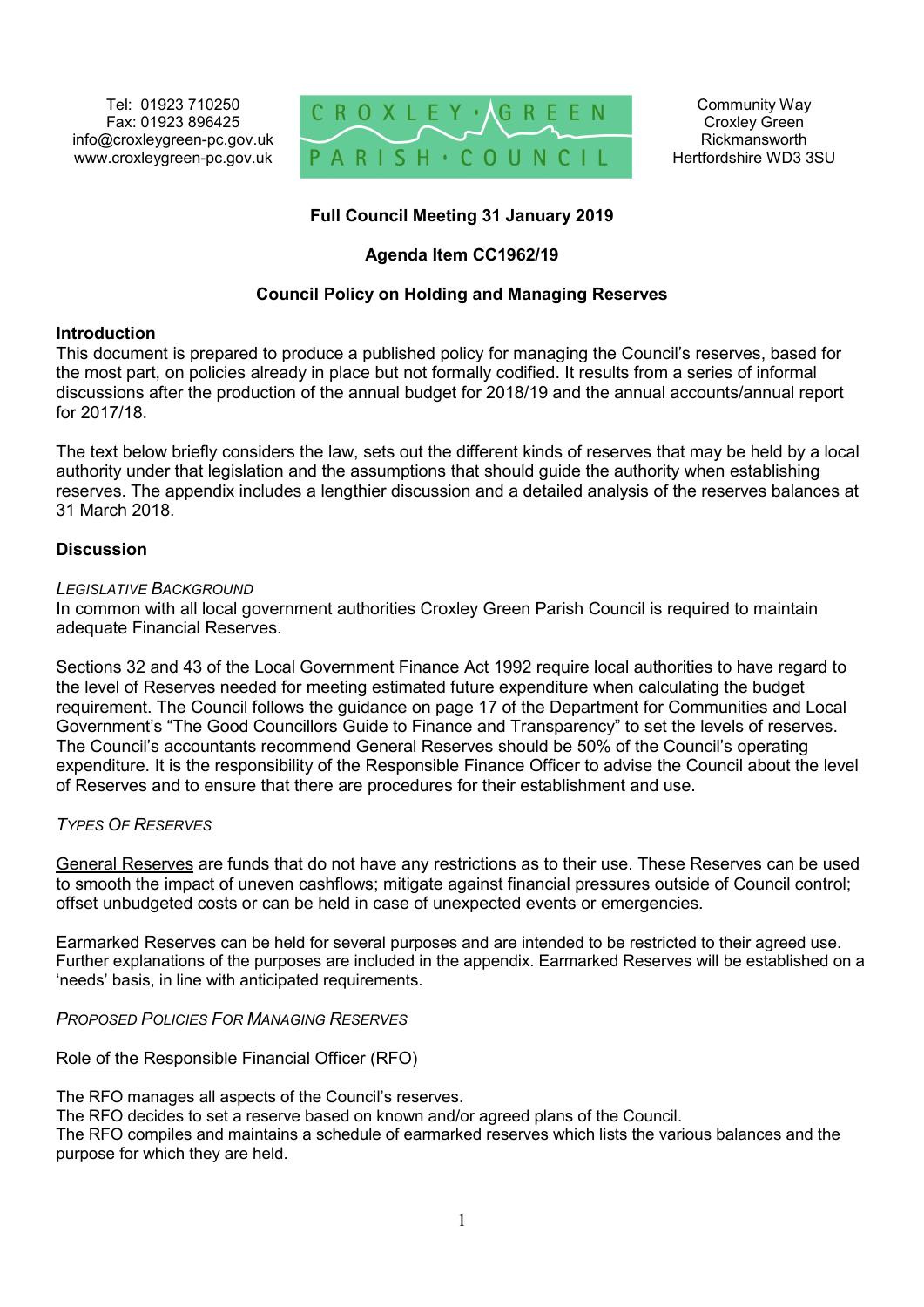### Role of the Parish Council

Reserves can only be authorised by the Parish Council.

Policies to create and manage Reserves

- Policy 1. The Council's Reserves will be reviewed in detail as part of the process for setting annual budgets. The Council's precept will be set after completion of the review.
- Policy 2. The list of policies and an analysis of the Council's reserves, including narrative descriptions, will be published each year, made available on the Council's website and included in summary form the annual report and the published accounts.
- Policy 3. New reserves may be created at any time although it is the Council's current practice mostly to create reserves at the end of each financial year. For each reserve held by the Council there will be a clear statement setting out:
	- the reason for/purpose of the reserve
	- how and when the reserve can be used
	- procedures for the reserve's management and control
	- a process and timescale for review of the reserve to ensure continuing relevance and adequacy.
- Policy 4. The Council will maintain a balance on General Reserves approximately equal to 50% of the annual expenditure for the previous financial year.
- Policy 5. Earmarked reserves for Capital projects can be created subject to being accompanied by an appropriate report in a standard format at the proper meeting. The plan will always include an assumption that the project will be started within ten years. Such reserves will be reviewed each year for achievability and for the proposed timescale. If the review concludes that the project has no reliable prospect of meeting the assumptions included in the initial plan the Council, on the recommendation of the RFO, will consider transferring the reserve to General Reserves.

Policy 6. Earmarked reserves: Asset replacement **(***policy adopted by Council 09/2018)*

- a) Assets of significant value are financed through lease purchase arrangements;
- b) The expected useful life of those assets, when purchased new, is considered to be the duration of the lease plus:
	- a. two years where the lease is greater than four years and
	- b. one year for leases shorter than four years;

Annual transfers to the asset replacement reserves will be made to smooth the impact on the income and expenditure account. The amount of the transfer will be increased annually, such that it amounts to the aggregate cost of replacement assets divided by the length of the replacement cycle for all assets; and

c) The annual transfers will be increased each year in line with the published price index for agricultural machinery

Policy 7. Other Earmarked Reserves may be created for expenditure not detailed above.

## **Recommendation(s)**

That the Council adopts the policies set out in this paper.

Councillor Nigel Cole 17 January 2019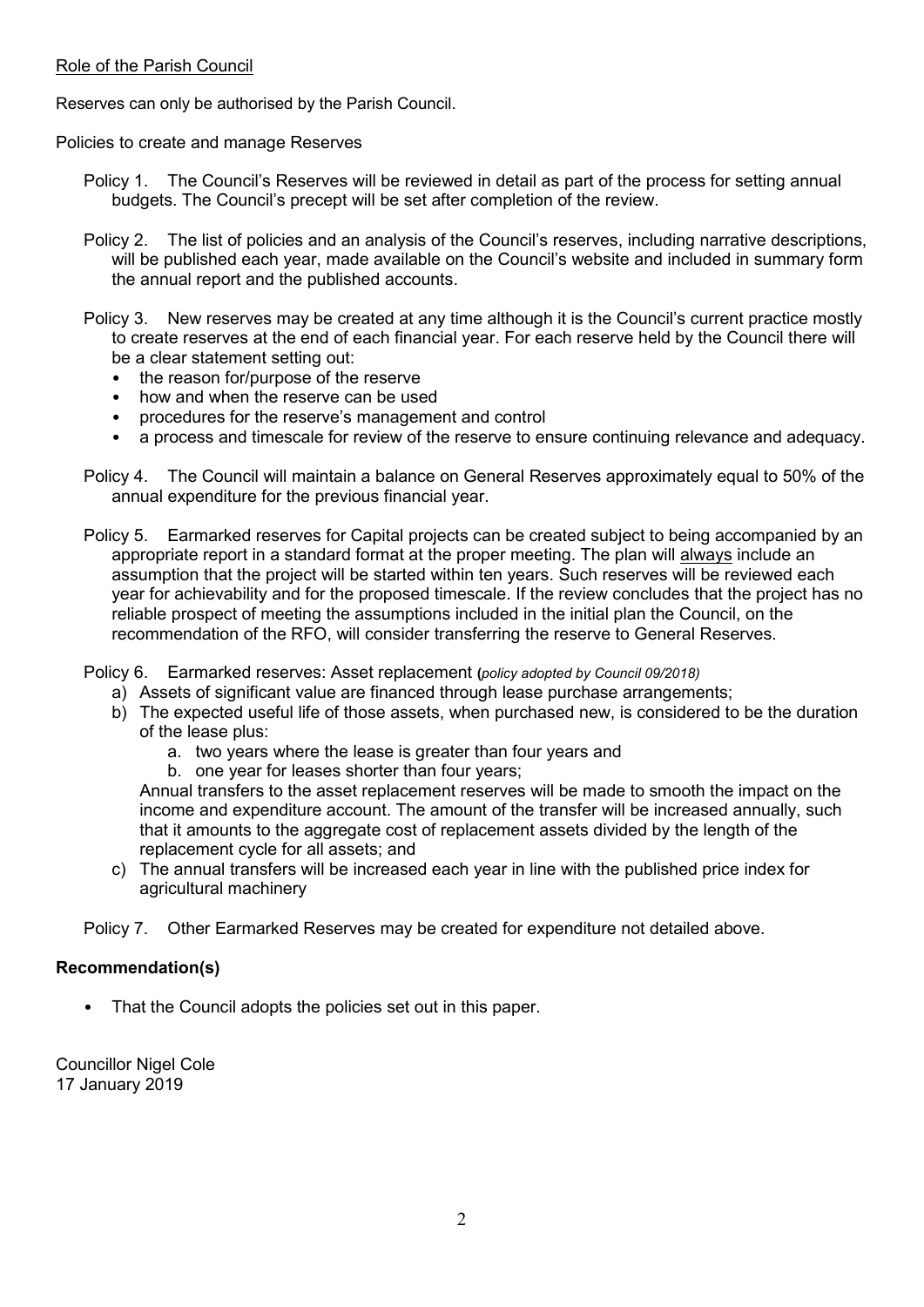## APPENDIX 1

## FURTHER DISCUSSION

### Principles for identifying the need for and the level of reserves

The level and nature of the Council's reserves should be consistent with meeting the Council's overall objectives:

- To encourage residents to express their views, aspirations, expectations and concerns about Croxley Green;
- To facilitate taking forward residents ideas in partnership with others as appropriate;
- To provide a professional, economic and effective service;
- To enable, assist and encourage other local organisations and agencies to provide, develop and extend their services;
- To encourage local businesses;
- To promote and represent the best interests of Croxley Green;
- To encourage the provision of recreational facilities within Croxley;
- To enhance the use of the natural environment available within the Parish.

### TYPES OF RESERVES

Reserves are categorised as General or Earmarked.

General Reserves are funds that do not have any restrictions as to their use. These Reserves can be used to smooth the impact of uneven cashflows (for example in the highly unlikely circumstance that the principal authority is unable to pay the precept to the Council); offset the budget requirement, if necessary; mitigate against financial pressures outside of Council control (for example: Employer Pension Contribution or National Insurance rates); or can be held in case of unexpected events or emergencies.

Setting the level of general reserves is one of several related decisions in the formulation of the medium term financial strategy and the annual budget. The Council must build and maintain sufficient reserves to cover the key risks it faces, as set out in its financial risk assessment.

The level of General Reserves to be held by the Council is currently targeted to be a minimum of 50% of the annual expenditure of the previous year.

In practice, however, in determining the precise level of reserves about this minimum, the Responsible Financial Officer will consider most if not all of the factors shown in the following table:

| <b>Budget assumptions</b>               | Financial standing and management     |
|-----------------------------------------|---------------------------------------|
| The impact of inflation and interest    | The overall financial standing of the |
| rates                                   | authority (e.g. level of borrowing,   |
|                                         | debt outstanding, Council tax         |
|                                         | collection rates)                     |
| The impact of demand-led pressures      | The authority's capacity to manage    |
|                                         | in-year budget pressures              |
| The impact of planned efficiency        | The strength of the financial         |
| savings                                 | information and reporting             |
|                                         | arrangements                          |
| The financial risks inherent in any     | The authority's virement and end-of-  |
| major contractual arrangements or       | year procedures in relation to budget |
| major capital developments              | under/overspends at Council and       |
|                                         | committee level                       |
| The availability of other funds to deal | The adequacy of the authority's       |
| with major contingencies and the        | insurance arrangements to cover       |
| adequacy of provisions                  | major unforeseen risks                |

The primary means of building General Reserves will be through annual surpluses of income over expenditure.

If, in extreme circumstances, the Council's General Reserves were exhausted due to major unforeseen spending pressures within a particular financial year, the Council would be able to draw down from its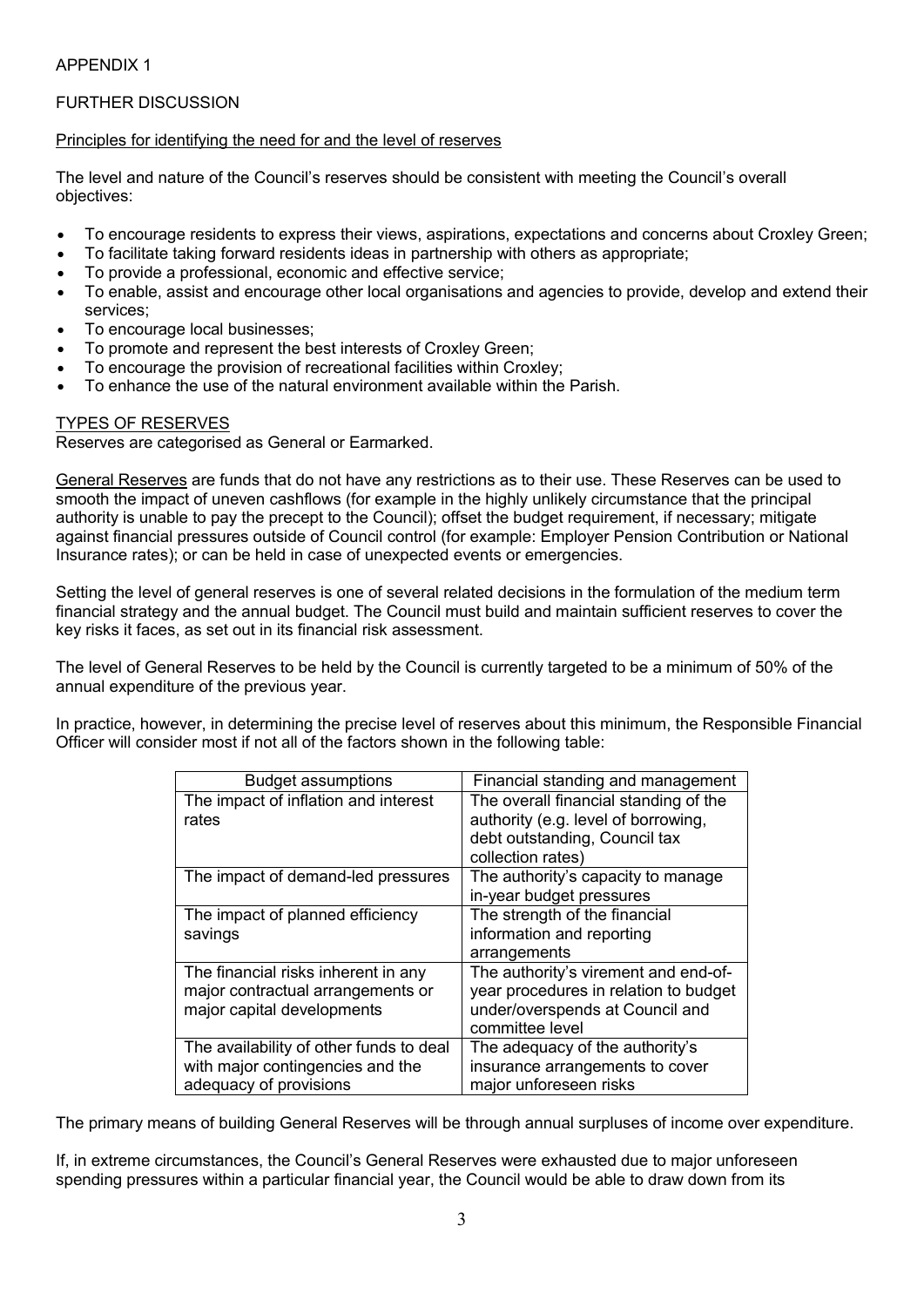Earmarked Reserves to fund the resultant gap. The fact that this statement includes 'unforeseen' implies that it is difficult to give examples of the circumstances in which such draw-down might take place.

Such a draw-down means diverting specific reserves from their intended purpose and contrary to the implied commitment given in setting the annual precept, to provide short-term resources. To the extent that Earmarked Reserves are used to meet short term funding gaps in this manner, they must be replenished in the following year.

Even at times when extreme pressure is put on the Council's finances the Council must keep a minimum balance, sufficient to pay at least three to six month's salaries to staff, in General Reserves at all times.

Earmarked Reserves can be held for several reasons and are intended to be restricted to their agreed use.

Asset Replacements: to enable Council to plan and finance an effective programme of vehicle and equipment replacement and planned property maintenance. These reserves are a mechanism to smooth expenditure over a number of years so that a sensible replacement programme can be achieved without the need to vary budgets.

Capital projects: to provide a fund for the future purchase of assets in line with the Council's strategic objectives

Carry forward of under spend: decisions made by Council to support projects or endeavours that cannot be fully spent in the budget year.

Other earmarked reserves may be set up from time to time to meet known or predicted liabilities.

These Reserves will be established on a 'needs' basis, in line with anticipated requirements. The Responsible Financial Officer decides to set a reserve based on known and/or agreed plans of the Council. Expenditure from Reserves can only be authorised by the Parish Council.

A schedule of earmarked reserves which lists the various earmarked reserves and the purpose for which they are held will be compiled and held by the Responsible Financial Officer.

Virements. More or less unique to public sector accounting, virements are the process of transferring money from one budget heading/line to another. Virements are used, most often, when a particular budget line is not going to be used or fully used and for which the original stated purpose has fallen away or been abandoned. The Council or committees of Council with delegated authority may, in those circumstances, approve transfer of the budget to a new or different heading.

Earmarked Reserves are not used to fund ongoing expenditure other than in circumstances outlined in the section on General Reserves, above.

#### COSTS AND BENEFITS OF HOLDING RESERVES

In addition to allowing the Council to manage unforeseen financial pressures and plan for known or predicted liabilities, there is a benefit to holding Reserves in terms of the interest earned on unused funds. Investment income arising in this way is fed, in principle, into the budget strategy.

It is clear, however, that in an era of very low interest rates the earnings on reserves balances are limited.